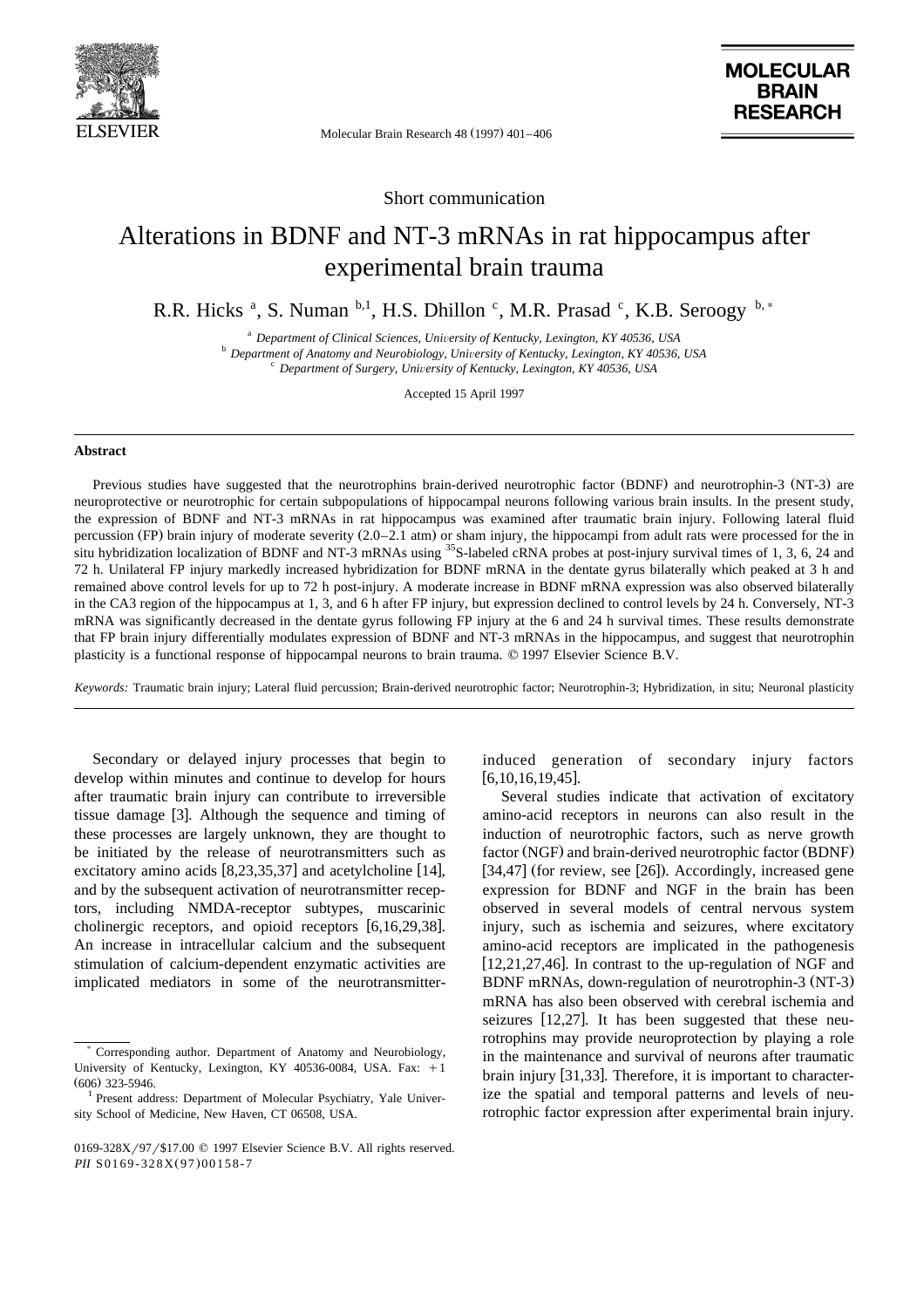Relatively few studies have examined alterations in the neurotrophin family of trophic factors after traumatic brain injury. Recent reports have, however, demonstrated increases of BDNF and NGF mRNAs and NGF protein in cortical areas after cortical contusion brain injury  $[5,15,48]$ . The present study characterized the changes in BDNF and NT-3 mRNAs in the hippocampus after lateral fluid percussion (FP) brain injury, another established model of traumatic brain injury. The hippocampus was of particular interest because of its prominent expression of and responsiveness to neurotrophins  $[2,13,22,25]$ , its vulnerability to neurodegeneration subsequent to various brain insults  $[41]$ , and its role in learning and memory dysfunction following FP injury  $[18,44]$ .

Male Sprague-Dawley rats  $(325-350 \text{ g})$  were anesthetized with sodium pentobarbital  $(60 \text{ mg/kg i.p.})$  10 min after receiving  $0.15$  ml of atropine  $(0.4 \text{ mg/ml i.m.})$ , and placed in a stereotaxic frame. The scalp and temporal muscles were reflected, and a stainless-steel screw was secured to the skull 1 mm anterior to bregma. A hand-held trephine with a 4.9 mm diameter was used to make a craniotomy, which was centered between bregma and lambda, 3 mm lateral to the sagittal suture. A Luer-loc hub was rigidly fixed with dental cement to the craniotomy. Experimental lateral FP brain injury of moderate severity  $(2.0-2.1$  atm) was induced in the anesthetized animals  $(n = 20)$  using a well-characterized model that has been previously described in detail [20,32]. Following FP injury, rats were allowed to survive for 1, 3, 6, 24 or 72 h before euthanasia, in order to assess the acute response of the neurotrophins to the injury. A subset of animals  $(n = 4; 3)$ h survival period) underwent anesthesia and surgery but were not injured (sham treatment).

After the appropriate survival times, the rats were deeply anesthetized with an overdose of sodium pentobarbital and decapitated. Brains were rapidly removed and frozen over dry ice. Tissue sections through the hippocampus were cut in the coronal plane at 10  $\mu$ m in a cryostat, thaw-mounted onto Superfrost Plus (Curtin Matheson Scientific) glass slides, and stored at  $-20^{\circ}$ C until processing for hybridization. Adjacent sections throughout the hippocampus of animals from the various injury and sham groups were processed for the in situ hybridization localization of mR-NAs for BDNF and NT-3 as previously described  $[11,42,43]$ . The cRNA probes were prepared by in vitro transcription from linearized cDNA constructs with the appropriate RNA polymerase in the presence of  $[^{35}S]$ UTP. The 550-base rat NT-3 cRNA is complementary to 392 bases of the mature rat NT-3 coding region, whereas the 540-base BDNF cRNA includes 384 bases complementary to the rat BDNF mRNA coding region  $[11,21]$ . Hybridization was conducted at  $60^{\circ}$ C for 18–24 h with the <sup>35</sup>Slabeled cRNA at a concentration of  $1\times10^6$  cpm/50  $\mu$ l/slide. Following post-hybridization washes and ribonuclease treatment, the sections were air-dried and exposed to  $\beta$ -Max Hyperfilm (Amersham) for 14–18 days at room

temperature for generation of film autoradiograms. After autoradiographic film development, the sections were dipped in NTB2 nuclear track emulsion (Kodak;  $1:1$  in  $H<sub>2</sub>O$ , air-dried, and exposed in light-tight boxes at 4<sup>o</sup>C for 4–6 weeks. After autoradiographic development of the emulsion, the sections were counterstained with Cresyl violet, coverslipped in D.P.X. mounting medium (Fluka), and analyzed with a Nikon Optiphot-2 microscope equipped with brightfield and darkfield optics. Cells were considered labeled if the density of reduced silver grains overlying the perikarya was at least 10-fold greater than background. Control sections that had been treated with ribonuclease A  $(45^{\circ}$ C for 30 min) before hybridization or processed for hybridization with appropriate sense-strand riboprobes (see  $[11]$ ) were devoid of specific labeling.

Film autoradiograms were analyzed with Image 1.50 software (NIH) to compare the density of hybridization for the neurotrophin mRNAs in various hippocampal subfields (dentate gyrus, CA1 and CA3) after sham treatment to that found after the various survival periods following lateral FP injury. Three to seven sections were analyzed per animal. All measurements are expressed as the mean  $\pm$ S.E.M values. The data sets were compared using a twoway analysis of variance (ANOVA) for side (ipsilateral and contralateral to the injury) and groups (5 injury survival times and sham treatment). Newman-Keuls post-hoc analyses were used for pairwise comparisons with a significance level set at  $P < 0.05$ . BDNF and NT-3 mRNA levels did not differ by side for any of the hippocampal regions investigated, nor was there a side by group interaction (data not shown). Therefore, the hybridization data from the ipsilateral and contralateral sides were combined. The mean value of the sham control (3 h survival) was also compared to additional sham treatment animals with survival periods of 1, 6, 24, and 72 h  $(n=3/\text{group})$ post-surgery. No significant differences were found in hybridization densities among sham treatment groups with various survival periods for either BDNF or NT-3 mRNAs in any of the hippocampal subfields (data not shown).

Hybridization for BDNF mRNA was present in the granule cell layer of the dentate gyrus (stratum granulosum) and in regions CA1-CA3 of the hippocampus in the control (sham treatment) animals (Fig. 1A), similar to previous reports in normal, uninjured rats  $[7,21]$ . Unilateral FP injury resulted in a marked bilateral increase in the expression of BDNF mRNA in the dentate gyrus granule cell layer, which peaked at 3 h and remained above control levels for up to  $72$  h after injury (Fig. 1B–D). Densitometric measurements of film autoradiograms demonstrated that BDNF mRNA hybridization was significantly increased in the granule cell layer at all post-injury time points  $(P < 0.001$ ; Fig. 2A). Expression of BDNF mRNA was also significantly elevated bilaterally in the hippocampal CA3 region at 1, 3 and 6 h after FP injury  $(P < 0.001)$ , but returned to control levels by 24 h (Figs. 1 and 2B). Again, the most pronounced increase in labeling in the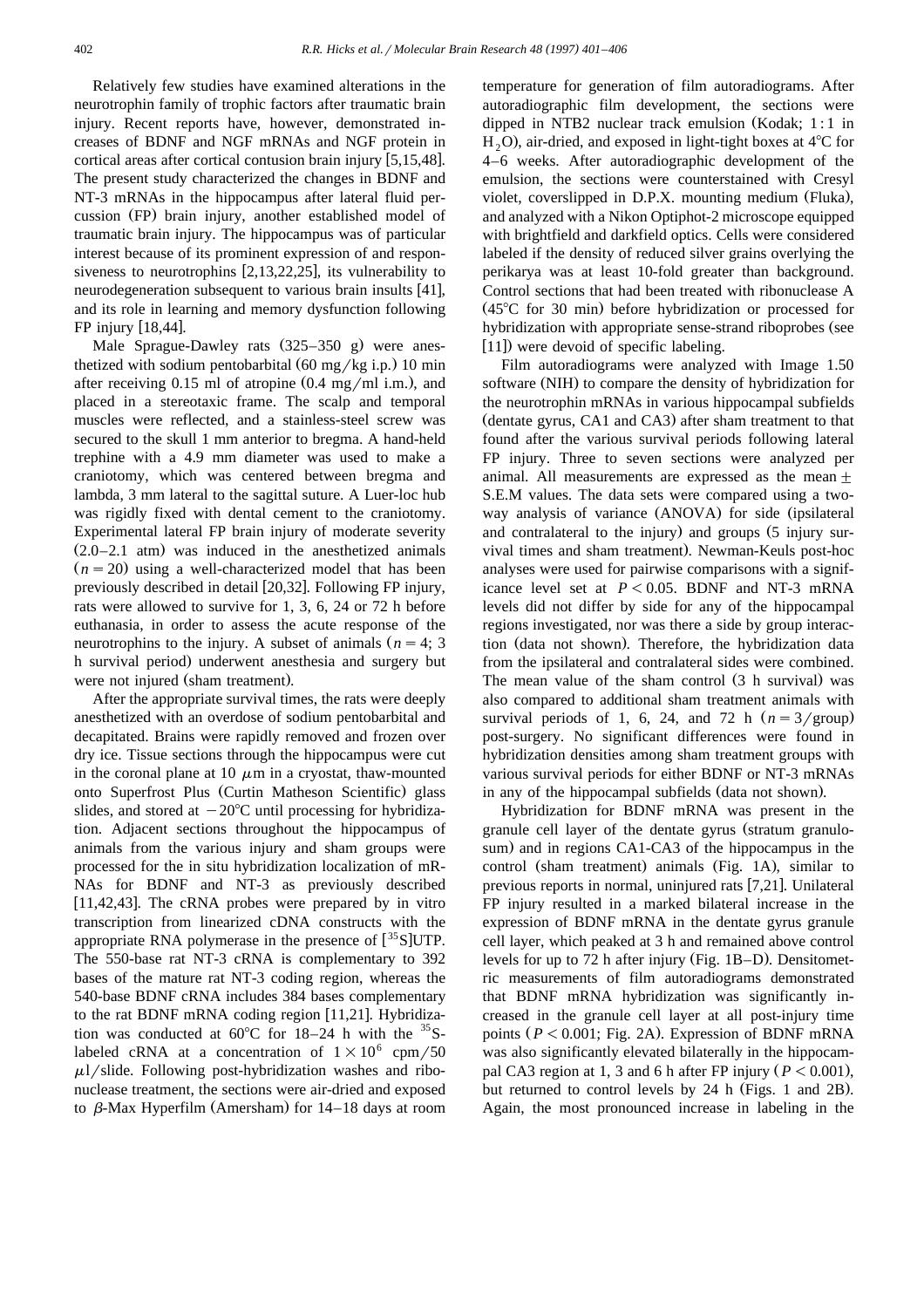

Fig. 1. Prints of film autoradiograms showing expression of BDNF (A–D) and NT-3 (E–H) mRNAs in coronal sections from control (sham) rats (A,E), and from rats subjected to moderate unilateral FP brain injury with 3 (B,F), 24 (C,G), and 72 h (D,H) survival periods. Note the increased hybridization for BDNF mRNA bilaterally in the dentate gyrus granule cell layer (stratum granulosum; sg) at all survival times following injury (B–D), and in the hippocampal CA3 region at the 3 h post-injury time point (B). In contrast, NT-3 mRNA levels are decreased bilaterally in the dentate gyrus at 24 h post-injury (G). Arrowheads in appropriate panels indicate the cell layers and survival times which differ significantly from the sham controls (see quantification in Figs. 2 and 3). Scale bar = 500  $\mu$ m.



Fig. 2. Graphs showing corrected optical density (O.D.) measurements of hybridization for BDNF mRNA in the dentate gyrus stratum granulosum (A), hippocampal CA3 (B), and hippocampal CA1 (C) regions over time following lateral FP brain injury. Note the significant increase in BDNF mRNA expression in the dentate gyrus granule cell layer at all post-injury times (A), and in the hippocampal CA3 region at 1, 3, and 6 h following injury (B), compared to the sham treatment group (\*P < 0.001). Lateral FP injury did not alter BDNF mRNA levels in the hippocampal CA1 region at any of the survival times (C). Values represent mean  $\pm$  S.E.M.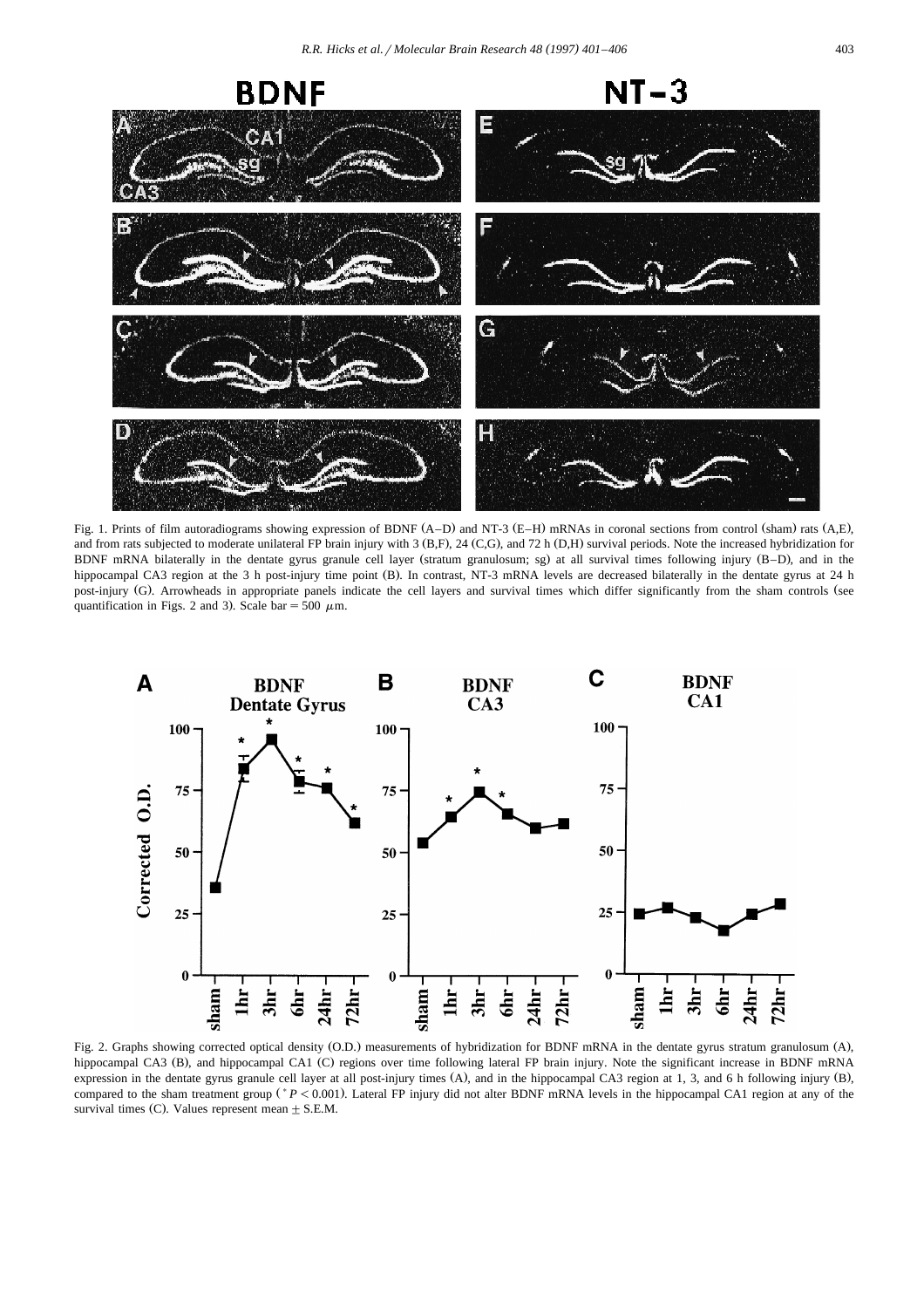CA3 region was evident at 3 h after injury (Fig. 1B). No changes in expression of BDNF mRNA occurred in the CA1 region of the hippocampus following FP injury (Figs. 1 and 2C).

In the control, sham-injured animals the most prominent expression of NT-3 mRNA was localized to the dentate gyrus granule cell layer (Fig. 1E). Labeled cells were also present in regions CA2 and extreme medial CA1 of the hippocampal pyramidal cell layer, as well as infrequently scattered throughout the dentate gyrus hilus and hippocampal molecular layers (Fig. 1E). This distribution is in good agreement with previous descriptions in normal rats  $[7,13]$ . Following unilateral FP injury, hybridization for NT-3 mRNA was decreased bilaterally in the dentate gyrus granule cell layer at the 6 and 24 h survival times (Fig. 1G). By 72 h post-injury, hybridization levels had returned to near-control (sham injury) levels (Fig. 1H). Quantitative measurements of film autoradiograms confirmed that NT-3 mRNA expression was significantly reduced in the granule cells at both 6 and 24 h after FP injury  $(P < 0.001$ ; Fig. 3), compared to sham controls. Although not analyzed densitometrically, visual examination of NT-3 mRNA hybridization in CA2 and medial CA1 indicated no apparent change in expression at any of the survival times post-injury, compared to sham controls.

The present results demonstrate that FP brain injury induces pronounced alterations in the expression of neurotrophin mRNAs in the hippocampus. Levels of BDNF mRNA were substantially increased post-injury in both the dentate gyrus granule cell and CA3 pyramidal cell layers. In contrast, expression of NT-3 mRNA was transiently



Fig. 3. Graph showing corrected optical density (O.D.) measurements of NT-3 mRNA hybridization in the dentate gyrus granule cell layer over time following lateral FP brain injury. Note the significant decline in NT-3 mRNA expression at 6 and 24 h after injury compared to the sham treatment group  $(^*P < 0.001)$ . Values represent mean  $\pm$  S.E.M.

decreased in the dentate gyrus, and the response was delayed relative to the early change in BDNF. Thus, traumatic brain injury differentially modulates neurotrophin gene expression in the hippocampus, in patterns and directions similar to findings in other brain injury paradigms including ischemia and seizures  $[12,13,27,28]$ . Although the present study focused on the hippocampal formation, it should be noted that obvious alterations in neurotrophin expression following FP injury were also observed in other brain regions, including the cortical lesion site, adjacent neocortical areas, the piriform cortex, and several medial thalamic nuclei (data not shown).

Our results are consistent with recent data on the acute modulation of neurotrophin gene expression obtained with another model of traumatic brain injury, the cortical contusion impact model [48]. That study reported an increase in BDNF, but no change in NT-3, mRNA levels in the dentate gyrus granule and hippocampal pyramidal cell layers at 1, 3, and 5 h (the longest survival time examined) post-injury. The lack of change in NT-3 mRNA expression may reflect the acute time course of their study, since in the present study the decrease in NT-3 expression was not evident until 6 h after FP injury. In any event, it is now apparent from two different paradigms that a consistent response of hippocampal neurons to traumatic brain injury is dramatic, differential regulation of neurotrophin expression.

The bilateral alterations in BDNF and NT-3 expression are in contrast to the gross morphological and histological damage which has been primarily identified in hippocampal regions ipsilateral to the impact site  $[4,20]$ . However, they are consistent with more subtle changes, such as the bilateral loss of hilar neurons [30] and bilateral alterations in the expression of immediate-early genes and tumor necrosis factor- $\alpha$  [9,39], which have been observed following unilateral FP injury. Whereas no evidence of abnormal behavior or overt seizure activity was noted in any of the experimental groups in this study, nor in a previous study with FP injury of this severity  $[30]$ , it is possible that post-traumatic subclinical seizures contributed to the alterations in expression of BDNF and NT-3. However, neurochemical changes that would be expected to occur bilaterally following seizures have only been observed unilaterally following FP brain injury  $[6,36,38]$ .

The significance of the alterations in BDNF and NT-3 expression on cell survival following lateral FP injury is unclear. The dentate gyrus showed the greatest increase in BDNF compared to control values and cells in this region are selectively resistant to cell death following lateral FP injury  $[4,20,30]$ . However, BDNF expression was also elevated bilaterally in the hippocampal CA3 region, which contains numerous injured neurons on the side ipsilateral to the impact  $[4,20]$ . Numerous previous studies have supported the hypothesis that BDNF is neuroprotective following injury  $[1,2,17,27,28,46]$ , whereas others have found no trophic effect  $[40]$  or an actual increase in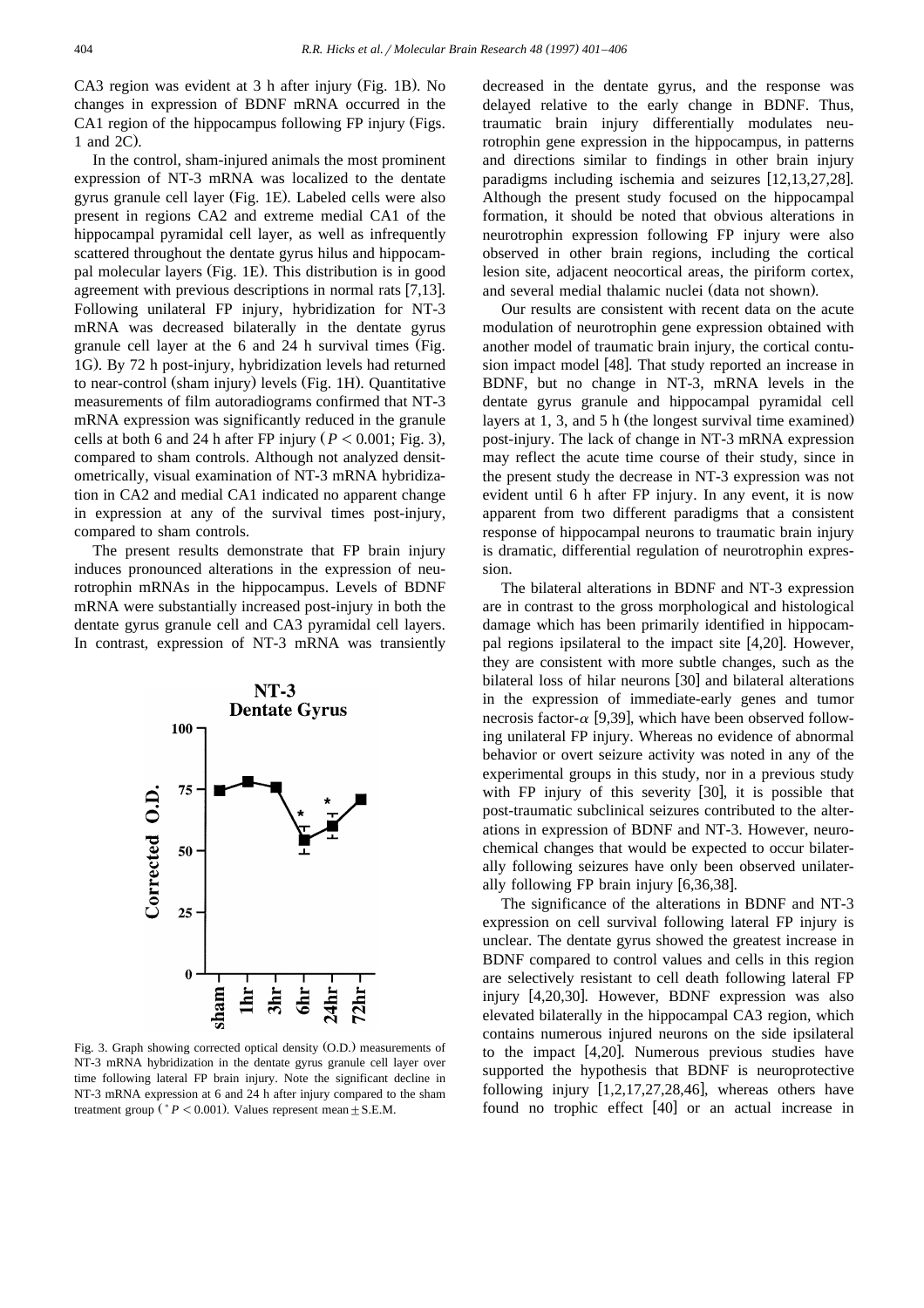neuronal death [24] with BDNF treatment. Although further studies are necessary to clarify the role of BDNF following injury, one hypothesis is that it is the *amount* of BDNF available that is critical for promoting cell survival. The functional consequences of the concurrent decrease in NT-3 expression in the same cells (stratum granulosum) marked by the BDNF increase, also remain unknown. It is possible that whereas optimal neurotrophin levels may promote survival, insufficient or excessive levels may exacerbate neuronal loss. Moreover, injury-induced alterations in levels and functional states of appropriate neurotrophin receptors may also be important determinants of resulting neurotrophic functions.

In conclusion, lateral FP brain injury differentially modulates expression of BDNF and NT-3 in hippocampal neurons. These alterations are consistent with the hypothesis that widespread secondary events, including neurotrophin plasticity, occur following traumatic brain injury. Further investigations are necessary to evaluate the role of these neurotrophic factors on cell survival after experimental brain trauma.

## **Acknowledgements**

The authors thank John Dose and Kerstin Lundgren for excellent technical assistance and Dr. James Herman for valuable comments on the manuscript. This work was supported by DOD Grant DAMD17-97-1-7011  $(R.R.H.)$ and NIH Grants NS31816 (M.R.P.) and NS35164 (K.B.S.). S.N. was supported by NIMH Fellowship MH10806. In this study we carefully adhered to the animal welfare guidelines set forth by the Institutional Animal Care and Use Committee at the University of Kentucky and the Guide for the Care and Use of Laboratory Animals from the US Department of Health and Human Services.

## **References**

- [1] M. Ballarin, P. Ernfors, N. Lindefors, H. Persson, Hippocampal damage and kainic acid injection induce a rapid increase in mRNA for BDNF and NGF in the rat brain, Exp. Neurol.  $114$  (1991) 35–43.
- [2] B. Cheng, M.P. Mattson, NT-3 and BDNF protect CNS neurons against metabolic/excitotoxic insults, Brain Res. 640 (1994) 56–67.
- [3] P.R. Cooper, Delayed brain injury: secondary insults. In D.P. Becker and J.T. Povlishock (Eds.), Central Nervous System Trauma Status Report, National Institute of Neurological and Communicative Disorders and Stroke, National Institutes of Health, Bethesda, MD, 1985, pp. 217–228.
- [4] S. Cortez, T. McIntosh, L. Noble, Experimental fluid percussion brain injury: vascular disruption and neuronal and glial alterations, Brain Res. 482 (1989) 271-282.
- [5] S.T. DeKosky, J.R. Goss, P.D. Miller, S.D. Styren, P.M. Kochanek, D. Marion, Upregulation of nerve growth factor following cortical trauma, Exp. Neurol. 130 (1994) 173-177.
- [6] H.S. Dhillon, T. Carbary, J. Dose, R.J. Dempsey, M.R. Prasad, Activation of phosphatidylinositol bisphosphate signal transduction pathway after experimental brain injury: a lipid study, Brain Res. 698 (1995) 100-106.
- [7] P. Ernfors, C. Wetmore, L. Olson, H. Persson, Identification of cells in the rat brain and peripheral tissues expressing mRNA for members of the nerve growth factor family, Neuron  $5(1990)$   $511-526$ .
- [8] A.I. Faden, P. Demediuk, S.S. Panter, R. Vink, The role of excitatory amino acids and NMDA receptors in traumatic brain injury, Science 244 (1989) 798-800.
- [9] L. Fan, P.R. Young, F.C. Barone, G.Z. Feuerstein, D.H. Smith, T.K. McIntosh, Experimental brain injury induces differential expression of tumor necrosis factor- $\alpha$  mRNA in the CNS, Mol. Brain Res. 36  $(1996) 287 - 291$
- [10] I. Fineman, D.A. Hovda, M. Smith, A. Yoshino, D.A. Becker, Concussive brain injury is associated with a prolonged accumulation of calcium: a  $^{45}$ Ca autoradiographic study, Brain Res. 624 (1993) 94–102.
- [11] C.M. Gall, S.J. Gold, P.J. Isackson, K.B. Seroogy, Brain-derived neurotrophic factor and neurotrophin-3 mRNAs are expressed in ventral midbrain regions containing dopaminergic neurons, Mol. Cell. Neurosci. 3 (1992) 56–63.
- [12] C.M. Gall, Seizure-induced changes in neurotrophin expression: implications for epilepsy, Exp. Neurol.  $124$  (1993)  $150-166$ .
- [13] C.M. Gall and J.C. Lauterborn, Dentate gyrus as a model system for studies of neurotrophic factor regulation in the CNS: seizure studies. In C.E. Ribak, C.M. Gall and I. Mody (Eds.), The Dentate Gyrus and its Role in Seizures, Elsevier, Amsterdam, The Netherlands, 1992, pp. 171–185.
- [14] L.K. Gorman, K. Fu, D.A. Hovda, D.P. Becker, Y. Katayama, Analysis of acetylcholine release following concussive brain injury in the rat, J. Neurotrauma  $6(1989)$   $203-207$ .
- [15] J.R. Goss, S.D. Styren, P.D. Miller, P.M. Kochanek, A.M. Palmer, D.W. Marion, S.T. DeKosky, Hypothermia attenuates the normal increase in interleukin 1B RNA and nerve growth factor following traumatic brain injury in the rat, J. Neurotrauma 12 (1995) 159-167.
- [16] R.L. Hayes, L.W. Jenkins, B.G. Lyeth, Neurotransmitter-mediated mechanisms of traumatic brain injury: acetylcholine and excitatory amino acids, J. Neurotrauma 9 (1992) S173-S187.
- [17] R.L. Hayes, K. Yang, J.S. Whitson, J.J. Xue, A. Kampfl, X.S. Mu, X. Zhao, F. Faustinella, G.L. Clifton, Rescue of injury-induced neurofilament loss by BDNF gene transfection in primary septo-hippocampal cell cultures, Neurosci. Lett. 191 (1995) 121-125.
- [18] R.R. Hicks, D.H. Smith, D.H. Lowenstein, R. Saint Marie, T.K. McIntosh, Mild experimental brain injury in the rat induces cognitive deficits associated with regional neuronal loss in the hippocampus, J. Neurotrauma 10 (1993) 405-414.
- [19] R.R. Hicks, D.H. Smith, T.K. McIntosh, Temporal response and effects of excitatory amino acid antagonism on microtubule-associated protein 2 immunoreactivity following experimental brain injury in rats, Brain Res. 678 (1995) 151-160.
- [20] R.R. Hicks, H.D. Soares, D.H. Smith, T.K. McIntosh, Temporal and spatial characterization of neuronal injury following lateral fluid-percussion brain injury in the rat, Acta Neuropathol. 91 (1996) 236–246.
- [21] P.J. Isackson, M.M. Huntsman, K.D. Murray, C.M. Gall, BDNF mRNA expression is increased in adult rat forebrain after limbic seizures: temporal patterns of induction distinct from NGF, Neuron 6 (1991) 937-948.
- [22] P.J. Isackson, Trophic factor response to neuronal stimuli or injury, Curr. Opin. Neurobiol. 5 (1995) 350-357.
- [23] Y. Katayama, D.P. Becker, T. Tamura, D.A. Hovda, Massive increases in extracellular potassium and the indiscriminate release of glutamate following concussive brain injury, J. Neurosurg. 73 (1990) 889–900.
- [24] J.Y. Koh, B.J. Gwag, D. Lobner, D.W. Choi, Potentiated necrosis of cultured cortical neurons by neurotrophins, Science 268 (1995) 573–575.
- [25] Z. Kokaia, A. Othberg, M. Kokaia, O. Lindvall, BDNF makes cultured dentate granule cells more resistant to hypoglycaemic damage, NeuroReport 5 (1994) 1241–1244.
- [26] D. Lindholm, E. Castrén, M. Berzaghi, A. Blochl, H. Thoenen,